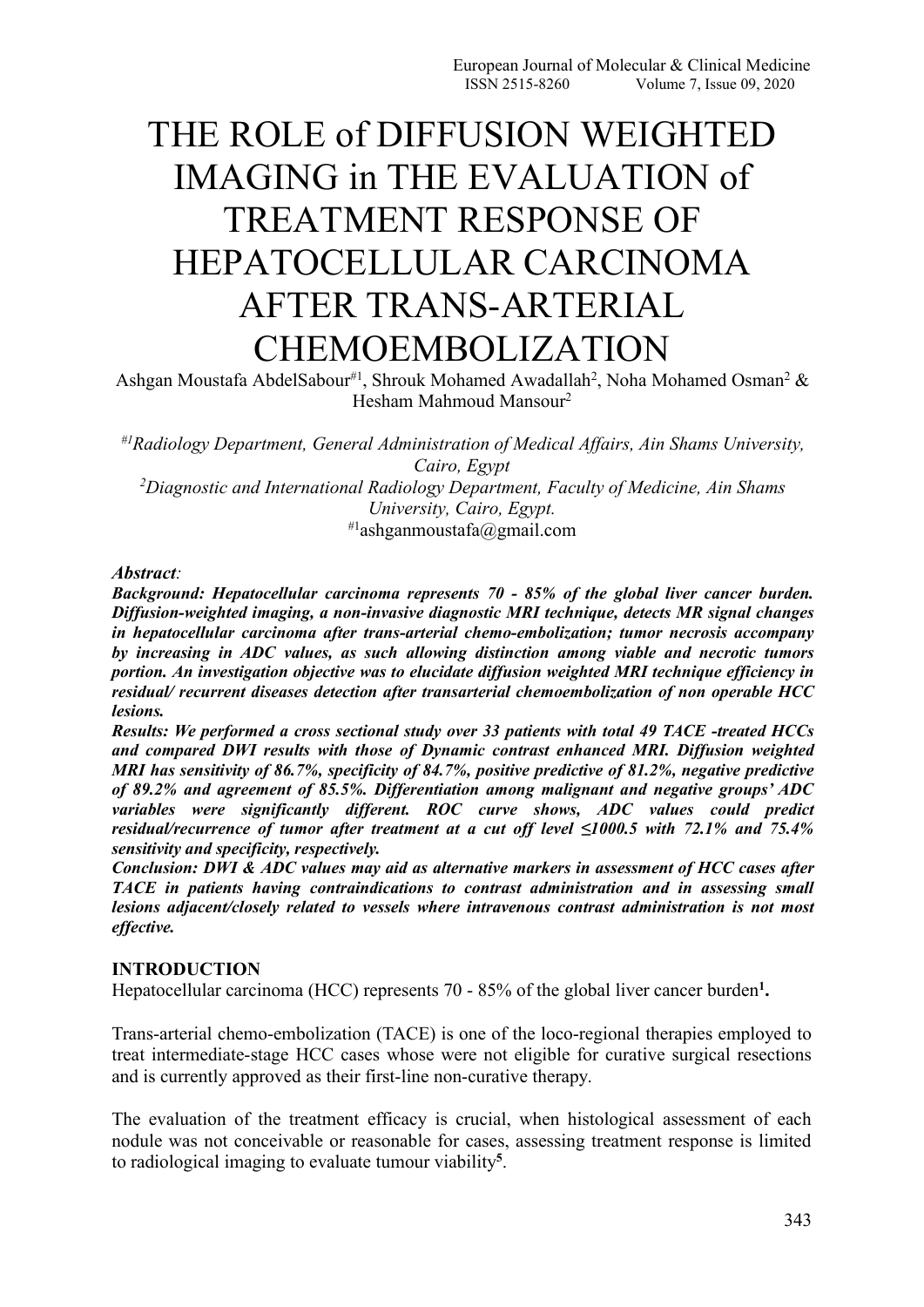Triphasic CT is the standard imaging technique to assess the immediate treatment response **4 .**

However, MRI was very beneficial than multidetector CT in detecting viable residual tumour tissue following TACE. Using MRI is imperative throughout follow-up **4 .**

Non contrast T1 and T2 weight sequences image elucidate the morphologic and fluid contents changing, while dynamic contrast enhancement could give more information's on perfusion **4 .**

On dynamic contrast MRI lesional enhancement after TACE indicates granulation and tumor residual tissues mixed by necrotic tissues. Differentiation depending on enhancement phase, granulation tissue elicits delay uptake residual tumor tissues show early arterial enhancement denoting un-successful TACE treatment**<sup>6</sup> .**

Diffusion-weighted imaging is functionally non-invasive MRI techniques which depicts MR signal changing in tissue attributed to water proton motion and changes depend on cell membrane integrity degree. Viable tumour cells' intact membranes restricted water diffusion, while necrotic tumour with disrupted cells membrane elicited increasing water diffusion<sup>3</sup>. **.**

Water mobility is quantitatively assessed by constant known as apparent diffusion coefficient. Tumour necrosis associated with increased in ADC **<sup>3</sup> .**

ADC has the capability of predicting the tumour response for treatments weeks pre morphologically changing. DWI increase sensitivity of detecting after TACE residual HCC.

#### **METHODS**

The investigation was cross sectional investigation including 33 cases having 49 HCC lesions underwent TACE over 24 months (May 2018– May 2020).

#### MRI protocol

All cases performed by use of 1.5 T machines (Achieva, Philips medical system, Eindhoven, Netherlands) &/or (Ingenia, Philips medical system, Eindhoven, Netherlands), Torso phased array coil is used for the abdomen.

- a) *Non contrast series:* Axial T1 in & out of phase, T2 and spin echo based SSh-HvT2WI (heavy T2), axial SPAIR images, coronal T2 and coronal heavy T2.
- b) *Dynamic study:*
- Dynamic study post manual bolus injection by 0.1mmol/kg body weight of Gd- DTPA and flushed with 20ml of sterile saline from antecubital vein.
- Dynamic imaging by 3D fat-suppressed T1-weighted gradient echo sequence.
- A dynamic series consisted of one pre contrast series followed by four successive post contrast series including early arterial, late arterial and portal phases with breath-holding technique follow by 5-min delay phase imaging.
- c) *Dif usion weighted image:*
- DWI using single-shot spin-echo echo-planar imaging throughout one or more breath holds.
- Three b values (0, 200, and 800 s/mm2) were taken.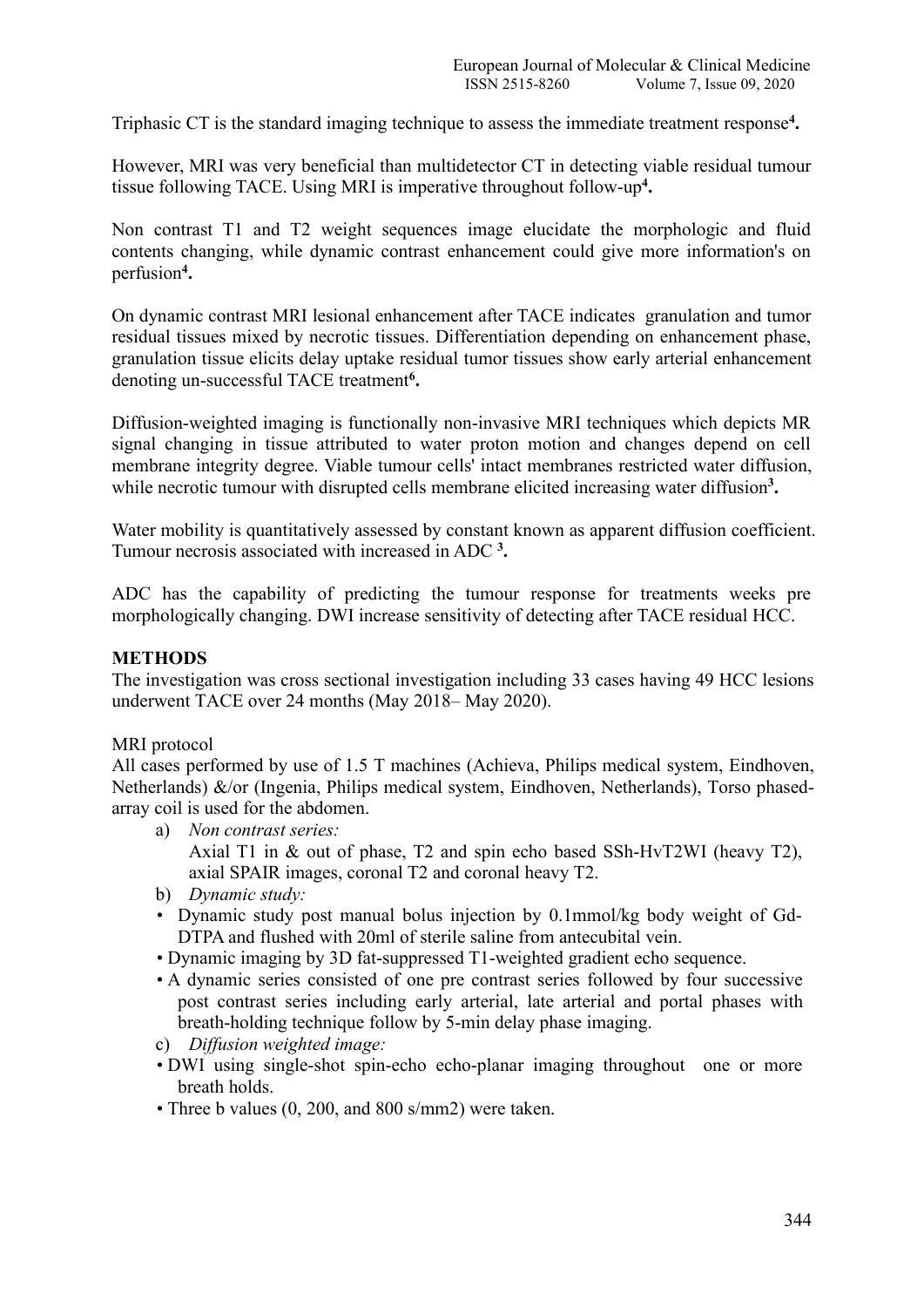Interpretation of the MR images

DWI findings were interpreted and compared to those of DCE MRI. Every case was interpreted separately by two different hepatic imaging experienced readers accorded to AASLD.

Each one of the readers separately interpreted the Dynamic MRI and subtraction MRI images and comparing to diffusion weighted images and ADC value which recorded.

We categorize patients into two groups:

- *Resolved group (LR-TR Non-viable):* No MRI sign for residual or recurrent tumor viabilities by readers.
- *Unresolved group (LR-TR Viable):* Residual Evidences or recurrent tumor tissues through readers.

## **DATA MANAGEMENT AND ANALYZED**

Data analyzed by using SPSS **20.0.Armonk, NY: IBM Corp.**

- i. Descriptive statistics:
	- 1- Data test for normal distrebution by Shapiro Wilk test and express as SD for parametric numerical data or median for non-parametric numerical data
	- 2- Frequency and % for non-numerical data.
- ii. Analytical statistics:
	- 1. Student T Test use for assessment significantly differences.
	- 2. Fisher's exact test for examining relationships between 2 qualitative variables when expected count  $\leq 5$  in  $\geq 20\%$  of cells
	- 3. The ROC Curve evaluates sensitivities and specificities for quantitative diagnostic measurements which categorize cases into one of two groups
	- 4. Kappa statistics for examining agreements among 2 qualitative variables < 0 as indicated to no agreement and 0–0.20 (slight), 0.21–0.40 (fair), 0.41–0.60 (moderate), 0.61–0.80 (substantial), and 0.81–1 (almost perfect agreement)

P- value: significance level

 $P < 0.05$ : Significant (S).

## **RESULTS**

33 cases with 49 HCCs, 16 of them repeated the follow-up (4 of them underwent two follow ups, 7 underwent three follow-ups, 4 underwent four follow-ups and one underwent eight follow-ups), one of them underwent re-embolization.

Each lesion in each follow-up was interpreted individually with total 104 lesional interpretation and the results were analyzed as follows:

The mean age among cases was  $63.3 \pm 6.9$ , ranging between 47 to 78 years. Males represented 97% of cases and females represented 3% of cases.

The standard reference was treated versus residual/recurrent HCC that was finally diagnosed depending on the follow-up dynamic MRI image findings.

The "negative/well-treated lesions" group included 61 lesions (58.7%), while the "residual/recurrent lesion" group included 43 lesions (41.3%).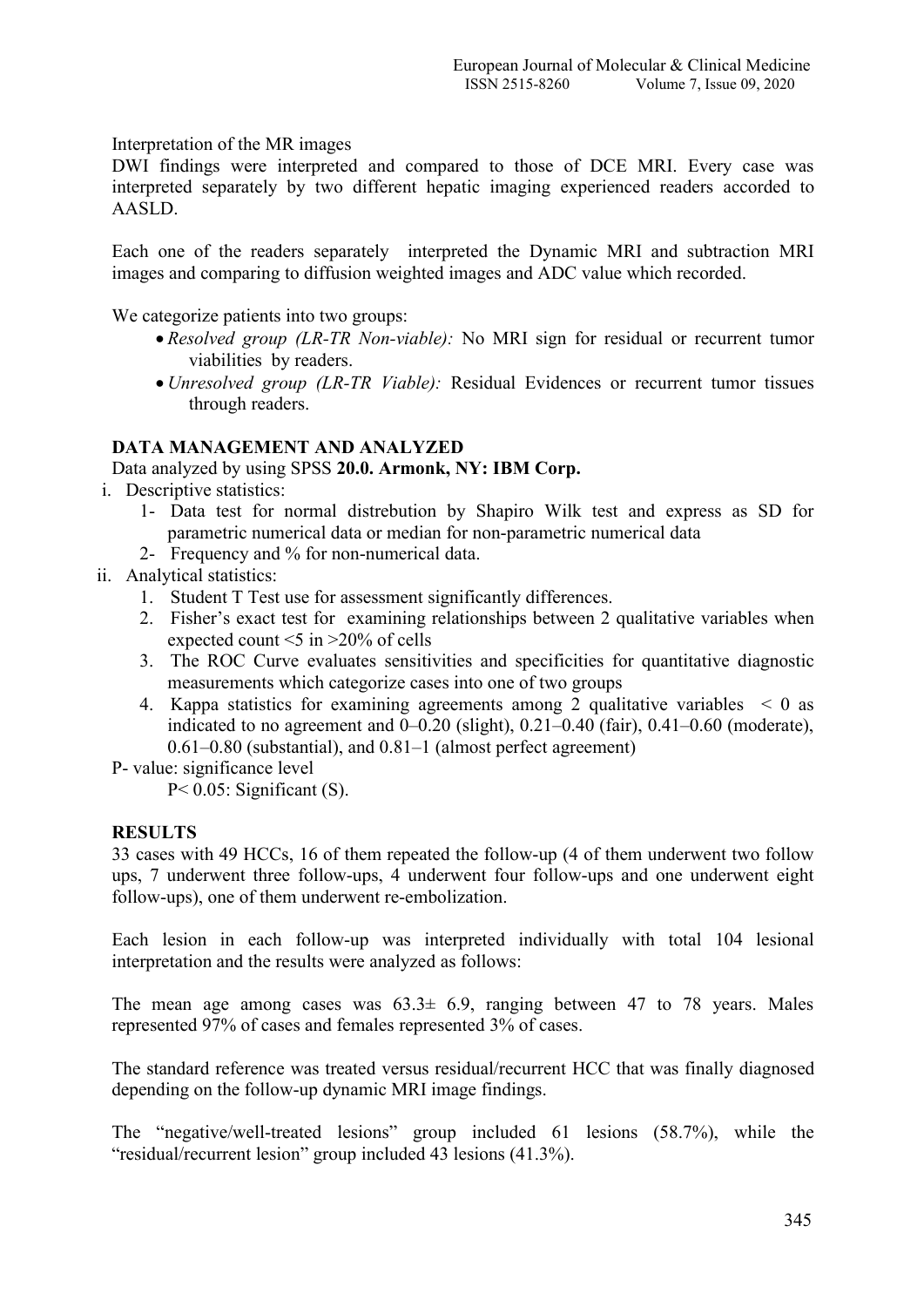Analysis of lesions characteristics

a) Size:

The size of chemo-embolized lesions ranged from 0.9 to 10.7 cm.<br>b) Relation between DWI results and treatment outcome among cases

The lesions eliciting low DWI signal were predominantly treated cases (83.3%), while the lesions eliciting high DWI signal were predominantly residual/recurrence cases ( 60%).

c) Comparison between treated and residual/recurrence lesions as regard ADC values:

High significantly differences among treated patient and cases with residual/recurrence as regard mean ADC values, with higher mean values among treated cases (1185.8 vs 878.5 x 10 -3) (Figure 1).



Figure 1: Correlation between mean ADC values and treatment outcome.

d) ROC Curve using ADC values for prediction of residual/recurrence among study case: Using roc curve, it was shown that ADC values could predict residual/recurrence of tumor after treatment at a cut off level  $\leq 1000.5$  with 72.1% and 75.4% sensitivity and specificity respectively (Figure 2).



Figure 2: ROC curve showing sensitivity and specificity ADC predictive values for residual/recurrence lesions.

DWI Data interpretation

a) Agreement between Post Contrast enhancement and apparent diffusion restriction among lesions

There was a significant substantial (large) agreement (kappa= 0.709) between Apparent diffusion restriction and Post Contrast enhancement (figure 3).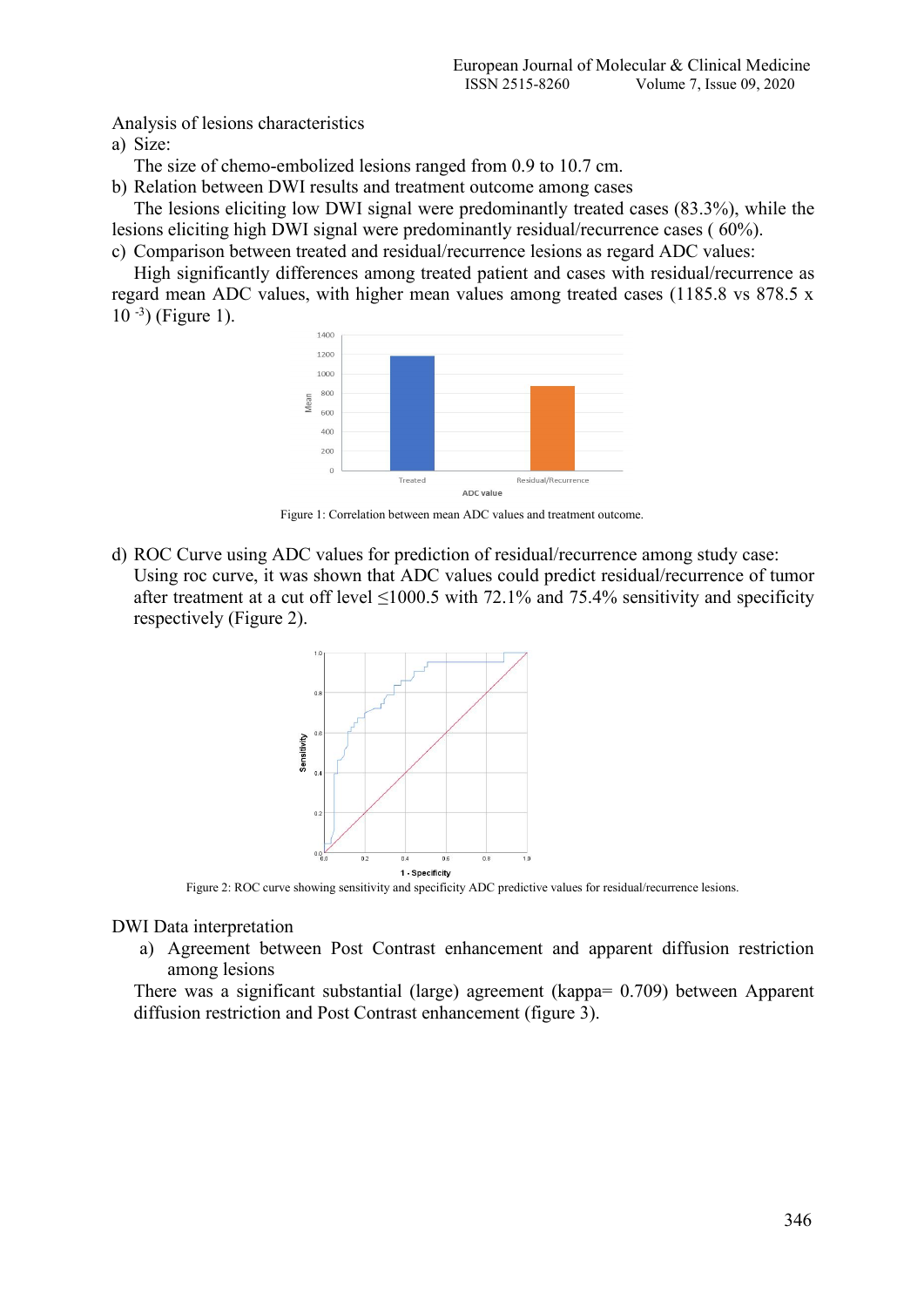

Figure 3: Agreement between post contrast enhancement and apparent diffusion restriction

Diagnostic accuracy (sensitivity, specificity, PPV, NPV and accuracy) of apparent Diffusion restriction

The sensitivity, specificity, PPV, NPV and accuracy of Apparent Diffusion restriction with respect to Post Contrast enhancement result was 86.7%, 84.7%, 81.2%, 89.2% and 85.5% respectively.

b) Agreement between Post Contrast enhancement and true diffusion restriction among lesions:

There was a significant moderate agreement (kappa= 0.544) between True Diffusion restriction and Post Contrast enhancement (Figure 4).



Figure 4: Agreement between post contrast enhancement and true diffusion restriction.

Diagnostic accuracy (sensitivity, specificity, PPV, NPV and accuracy) of True Diffusion restriction:

The sensitivity, specificity, PPV, NPV and accuracy of True Diffusion restriction with respect to Post Contrast enhancement result was 68.9%, 84.7%, 77.5%, 78.1% and 77.8% respectively.

#### **DISCUSSION**

HCC is 6 th and 4 th commonly cancer globally and in Egypt respectively**.**

Hepatitis C virus (HCV) infection is a major risk of advanced hepatic fibrosis and cirrhosis, with notably increased risk for development of HCC **9 .** All our cases were complicating HCV infection.

Transarterial chemoembolization is gold care standard for intermediate-stages hepatocellular carcinoma (HCC) patients who had rather preserved liver function **10 .**

Assessing treatment outcome post TACE is crucial for doing therapeutic decisions <sup>11</sup>.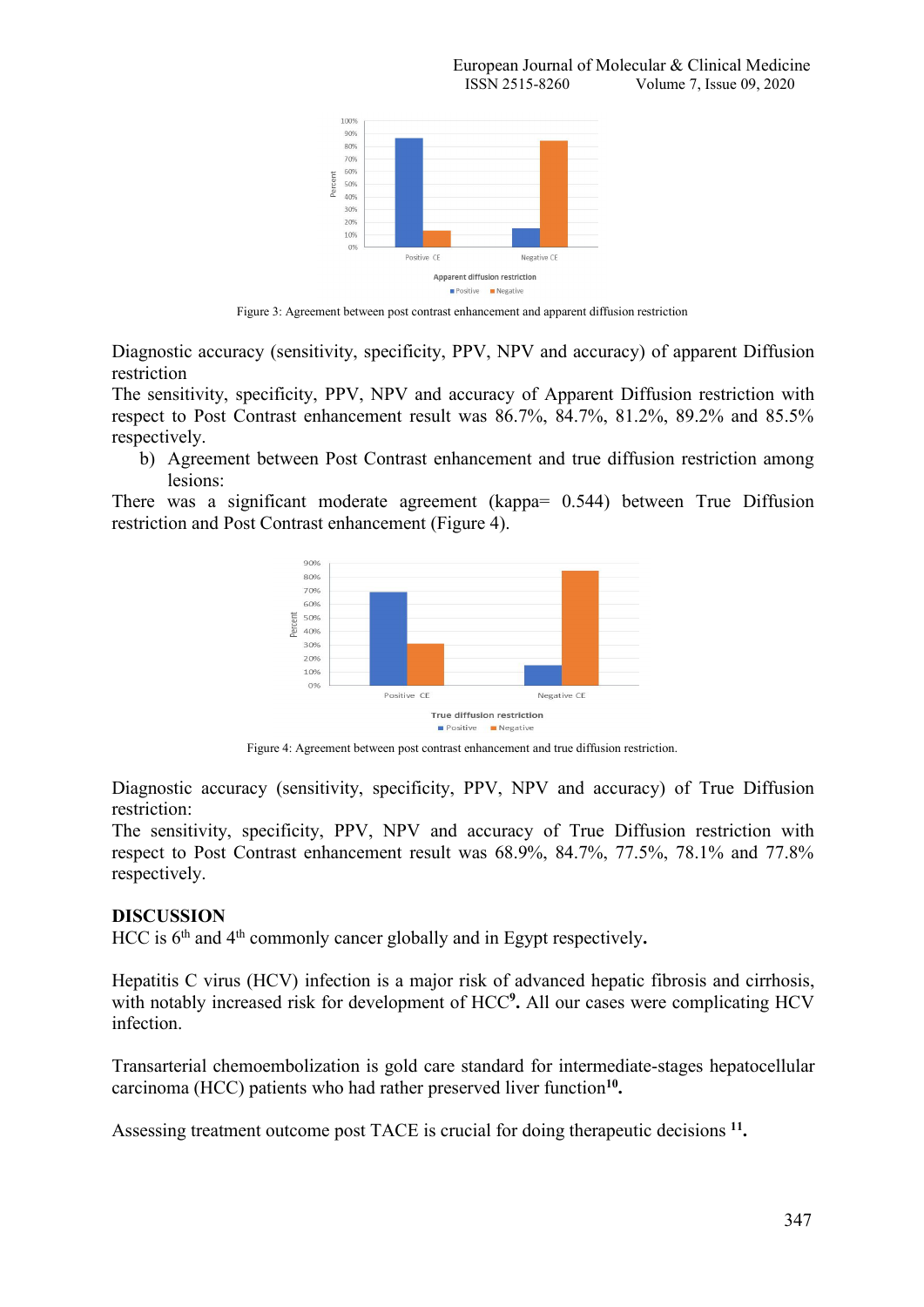Post TACE procedures, HCC tumor cells showed necrosis and apoptosis and increasing cells membranes permeability and enlarged cells gap, thus facilitating motion of water molecule on DWI and increasing ADC value **12 .**

The LI-RADS v2018 is the gold standard for evaluation treatments results for HCC post TACE, it depended on treated focal lesion's criteria to exclude post-treatments changes in form of coagulative necrosis and hemorrhage **13 .**

DWI increases the sensitivity for HCC detection, the liver-to-lesion contrast and the specificity in differentiating negative cirrhotic nodules **14 .**

This study includes 33 patients with 49 TACE treated HCCs aiming to verify the beneficial role of DWI in assessing treatment response of HCCs after TACE in Egyptian patients.

Sixteen of those 33 patients repeated the follow-up, each lesion in each follow-up was interpreted individually with total 104 lesional interpretation and no significant size changes ranging from 0.9 to 10.7 cm.<br>Forty-three out of the hundred and four HCC treated lesions given radiological observation

suggestive of LR-TR viable while 61 treated lesions (including 2 benign enhancements (THAD)) were found to be LR-TR non-viable due to proper tumoral embolization.

The lesions eliciting low DWI signal were predominantly treated cases (83.3%), while the lesions eliciting high DWI signal were predominantly residual/recurrence cases (60%).

**Ebeed et al. (2017)** and **Osama et al. (2013)** reported that the liquefactive breaking down and intra-lesional necrosis were mainly reason for hyper-intensity in DWI image after therapeutic breaking down.

In **Saleh et.al. (2019)** noted 2 false-positive lesions (from forty lesions) misdiagnosed on diffusion-weighted images.

From our study observations, out of 61 well treated lesions there were 14 (22.9%) & 9 (14.7%) false-positive lesions of true diffusion restriction and apparent diffusion restriction respectively (i.e. positive diffusion restriction but no post contrast enhancement) misdiagnosed on diffusion-weighted and ADC imaging. While out of 43 residual/recurrence lesions there were 6 (14%) & 14 (32%) false negative lesions for true diffusion restriction and apparent diffusion restriction respectively (i.e. no diffusion restriction but positive malignant post contrast enhancement) misdiagnosed on diffusion-weighted and ADC imaging.

**Afifi et al. (2016) study** proposed that increasing in false-positive originat from Peri-lesional tissue insults and caused sustained hyperintensity on DWI with increased b factors.

**Saleh et.al (2019)** considered that false-positive findings in their study could be caused by post treatment hemorrhage &/or liquefactive necrosis of tumoral tissue that hindered diffusion facilitation and we agree with them.

The meta-analysis led by **Liu et al (2020)** demonstrated false negative and false-positive values for DWI in diagnosing residual or recurrent HCCs postTACE to be 15 and 17%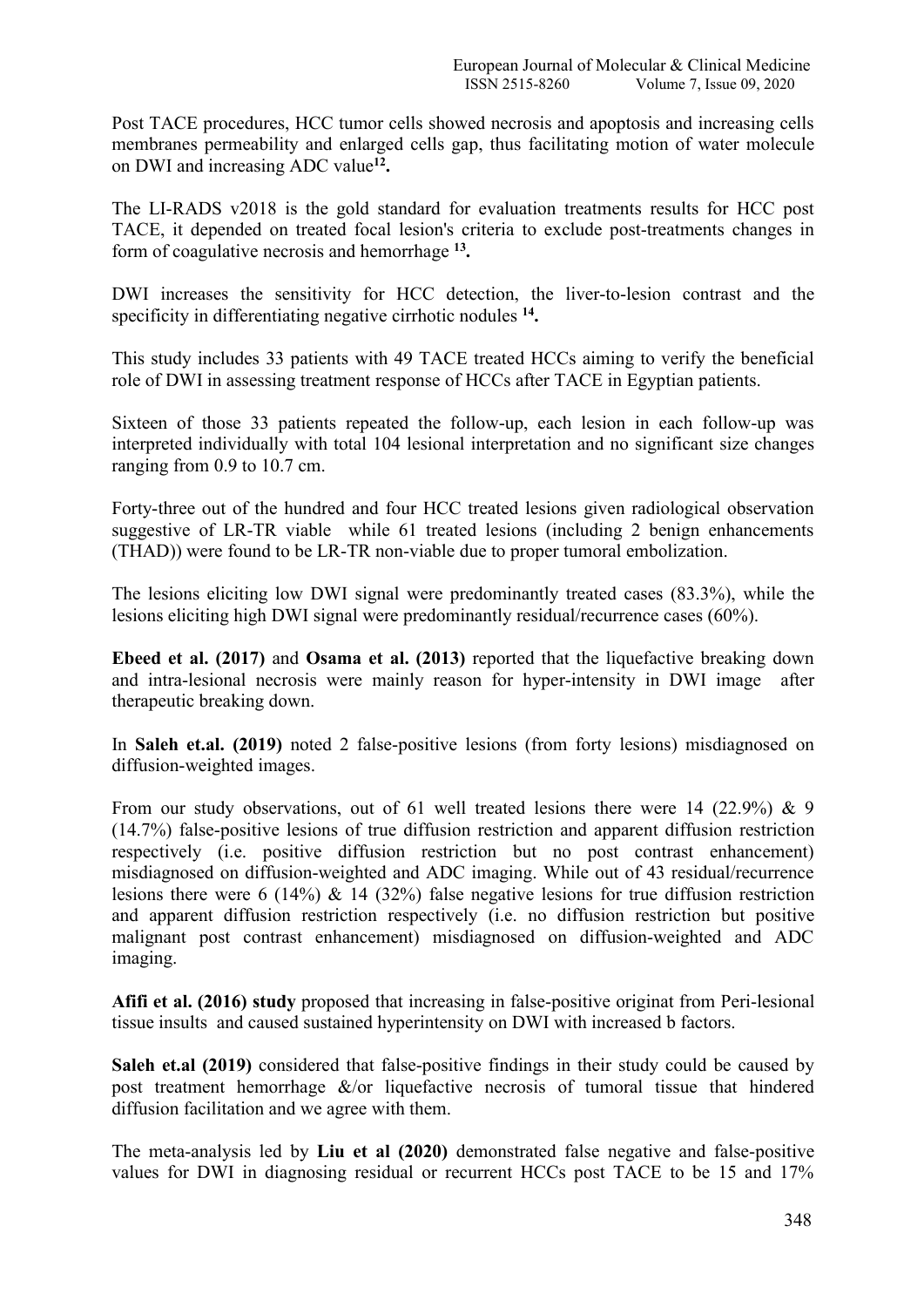respectively. These findings could be caused by adjacent hepatic inflammation that could limit diffusion of water molecules leading to sustained increased DWI signal intensity, TACE induced intralesional hemorrhage or liquefactive necrosis may also cause diffusion restriction in necrotic tumoral tissue, Limited spatial resolution of DWI hindering accurate diagnosis of small tumors, DWI signal intensity is easily affected by tissue T2-relaxation time**.**

Those points also explain the number of false positive and false negative results in our study.

In **Saleh et al's (2019)** study, the difference between ADC variables for the viable and non viable groups was differ significantly. Best cut off for maximum sensitivities and specificities was 1.35. at ADC value.

**Ebeed et al. (2017), Tantawy and Mohamed (2016),** also confirmed ADC mapping series increasing in non-viable lesions post TACE than viable lesions.

The current study also confirmed their findings and showed a highly significant difference between treated cases and cases with residual/recurrence tumoral tissue with P value < 0.0001. There were also significant difference as regard mean ADC values, with higher mean values among treated cases (1185.8 x 10 -3  $\pm$ SD 260.30 vs 878.5 x 10 -3  $\pm$ SD 248.54) (Figure 1).

**Saleh et al's (2019)** reported the ROC that ADC variable is good sign to differentiation after TACE tumor viabilities and non-viabilities.

In **Abd El Hak et. al. (2019)** differentiation among ADC variables ofmalignant and negative groups differed significantly. The best cut off that maximizes sensitivity and specificity was 1.26. At this ADC value, the sensitivity was 0.95 and specificity was 0.41 (1 –specificity = 0. 59).

Our study showed that using roc curve, ADC values could predict residual/recurrence (LR- TR viable) of tumor after treatment at a cut off level <1000.5 with 72.1% and 75.4% sensitivity and specificity respectively (Figure 2) which agrees with the previously mentioned studies.

In **Abd El Hak et. al. (2019)** study, they also found that diffusion MRI increased the sensitivity of local HCC detection on the expense of examination specificity due to increased false positives.

Statistical analysis done by **Saleh et al (2019)** found DCE MRI has 100% sensitivity, 95.24%specificity, 95.00%PPV, and 100%NPV with an 97.50%overall agreement. Nevertheless, DWI has 52.63% level of sensitivity, 90.48% of specificity, 83.33% PPV, 67.86% PPV and 72.50% NPV.

Our study showed sensitivity 68.9%, specificity 84.7%, PPV 77.5%, NPV 78.1% and accuracy of True Diffusion restriction 77.8% with respect to Post Contrast enhancement thus agreeing with **Saleh et al (2019)** with higher specificity than sensitivity unlike **Abd El Hak et. al. (2019)** study.

In **Abd El Hak et. al. (2019)** study, 8 false positive cases out of 50 patients were misdiagnosed on diffusion weighted imaging. When they reviewed the corresponding pattern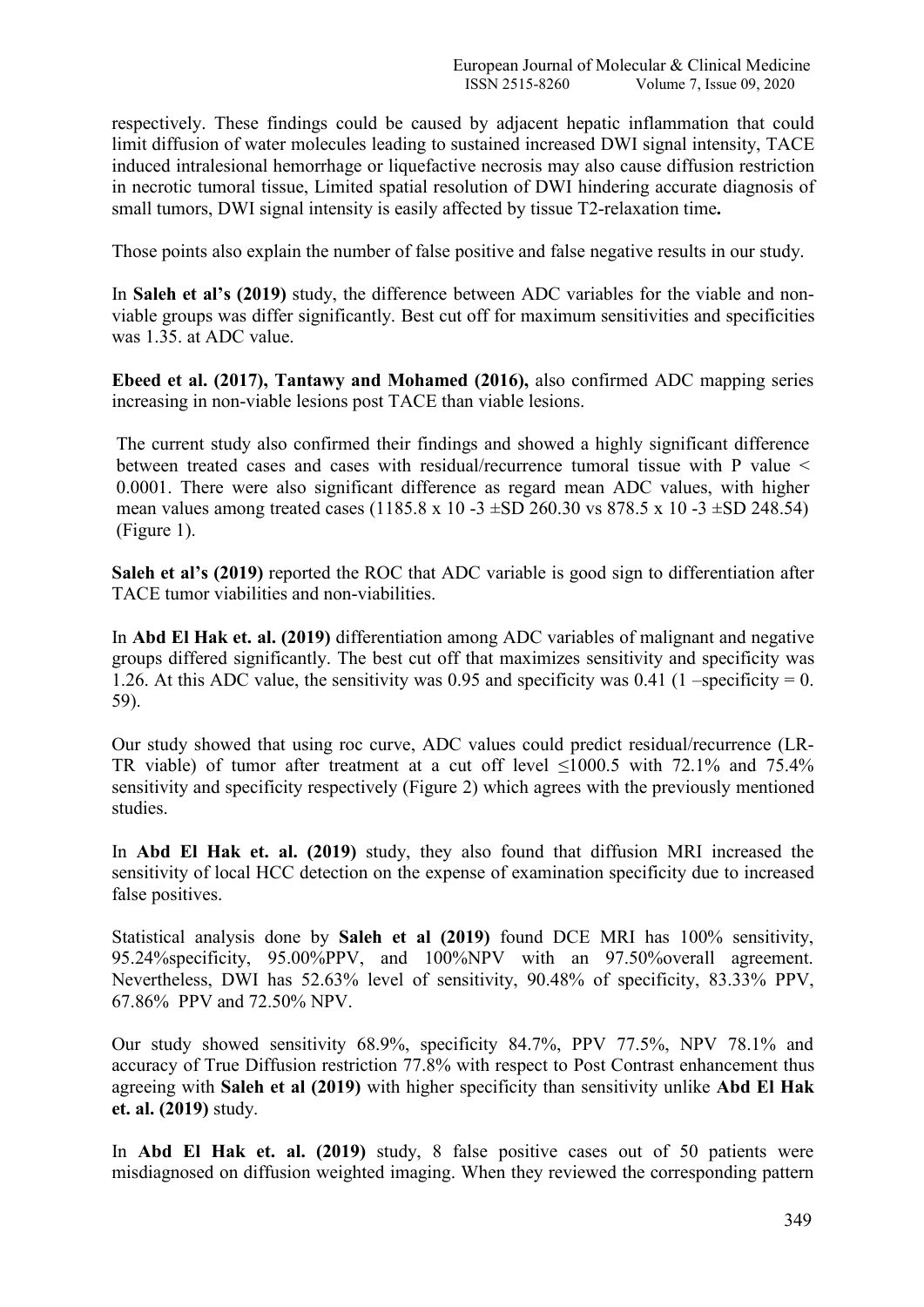of diffusion restriction, 78.2 % of true positive cases exhibited focal peripheral nodular restriction. Meanwhile 62.5% of the false positive cases exhibited intralesional heterogeneous restriction. Thus suggesting that these false findngs originated from Intralesional hge & liquefaction necrosis causing diffusion restriction.

Our findings are matching with those of **Abd El Hak et. al. (2019)** where all the 9 false positive lesions showed central rather than peripheral diffusion restriction mostly due to the same reasons suggested by **Abd El Hak et. al.(2019).**

**Abd El Hak et. al. (2019),Ebeed et al. (2017), Yu et al. (2009) and Goshima et al. (2008)** stated that dynamic contrast enhanced MRI superior to diffusion weighted MRI in evaluating HCC response to treatment. As dynamical MRI has 90.5% sensitivities, 96.6%specificity of, 95 %positive predictive, 93.3% negative predictive and 94%overall agreement comparing to 95.83%, 69.23%, 74.19%, 94.74% and 82% , respectively of diffusion weighted imaging.

While our study showed that true diffusion restriction sensitivity 68.9%, specificity 84.7%, PPV 77.5%, NPV 78.1% and overall agreement of 77.8% with respect to Post Contrast enhancement .And that there was a significant moderate agreement (kappa=  $0.544$ ) between True Diffusion restriction and Post Contrast enhancement (Figure 4).

As 8 of the 64 lesions interpreted as negative true diffusion restriction showed apparent/facilitated diffusion restriction ie high DWI and low ADC signal but high ADC value, we decided to interpret all the apparent/facilitated diffusion restriction as a separate entity with total number of positive apparent/facilitated diffusion restriction 48 lesions and total number of negative apparent/facilitated diffusion restriction 56 lesions.

We found that there was a significant substantial (large) agreement (kappa= 0.709) between Apparent diffusion restriction and Post Contrast enhancement (figure 3) with sensitivity 86.7%, specificity 84.7%, PPV 81.2%, NPV 89.2% and accuracy of 85.5% with respect to Post Contrast enhancement result. Thus higher level of agreement with post contrast enhancement than that of the true diffusion restriction.

**Taouli et al. (2010)** found that ADC values were affected by intravoxel perfusions and usually overestimated when using a low b value. Therefore, avoided using low b values in their study on TACE treated HCCs which could interpret the conflict of interest found between true and apparent/facilitated diffusion restriction in our study inspite of using b value of 800.

**Taouli et al.** (2010) used a middle-range b value (of 500 s/mm<sup>2)</sup> despite high b values are in need to determining virtually true ADCs and found that liver contours were obscured when using high b values due to weak signals in the liver, which hampered radiologist interpretation in the clinical setting.

On the other hand the meta-analysis conducted by **Liu et. al. (2020**) showed that using lower b values lead to better DWI performance for the diagnosis of residual or recurrent HCCs after TACE than when using higher b values, revealing that the b value of DWI was one of the factors affecting diagnostic accuracy.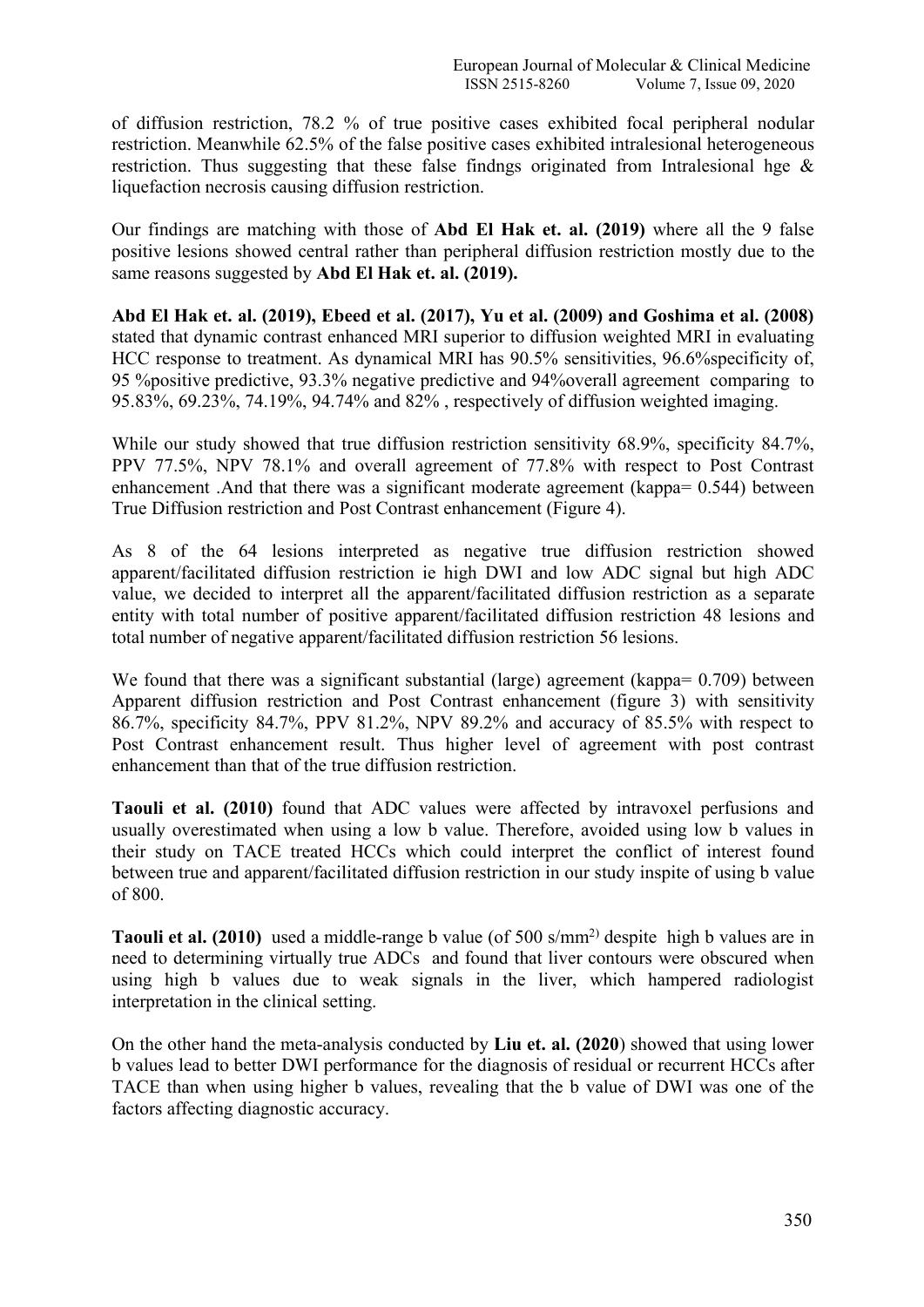In our study though, we used b values 0, 500 and 800 s/mm2 to avoid the intravoxel perfusion effect that results from using low b values (less than 50 s/mm2) as well as image degradation from high b values (more than 1000 s/mm2).

In our study, we also found that respiratory triggered diffusion weighted images compensated the false results by the dynamic MRI in our patients who could not perform adequate breath hold technique.

In our study, we had some diagnostic limitations. First, it was difficult to obtain pathologic confirmation in patients who underwent chemoembolization because all of these patients were not subjected to surgery so we depended on the post treatment LIRADs system. Second, lesions included in our study were mostly larger than 1 cm in diameter, and some of them were located at the hepatic dome.

The fore mentioned factors could cause selection bias leading to increased sensitivity of diffusion-weighted images since hepatic lesions close to the diaphragm pose a challenge to DW-MRI evaluation as they are more sensitive to motion and susceptibility artifacts.

## **CONCLUSION**

Our study showed that DW MRI has sensitivity of 69- 87 % compared to 97-100% of dynamic contrast enhanced MRI via application of LI-RADS v2018 diagnostic algorithmic approach system so cannot replace dynamic contrast enhanced MRI.

Yet our study suggests that DWI is a good complementary sequence in diagnosing residual or recurrent HCCs post TACE.

DWI & ADC values might serve as alternative indicator in further evaluating for HCC cases post TACE in patients having contraindications to contrast administration (like low GFR) and in assessing small lesions adjacent/closely related to vessels where intravenous contrast administration is not most effective.

## **List of abbreviations**

ADC: Apparent diffusion coefficient.<br>CT: Computed tomography. DCE: Dynamic contrast enhancement. DWI: Diffusion weighted imaging. GFR: Glomerular filtration rate. HCC: Hepatocellular carcinoma. MRI**:** Magnetic resonance imaging. NPV: Negative predictive value. PPV: Positive predictive value. RF: Radiofrequency. TACE: Transarterial chemoembolization. THAD: Transient hepatic attenuation differences.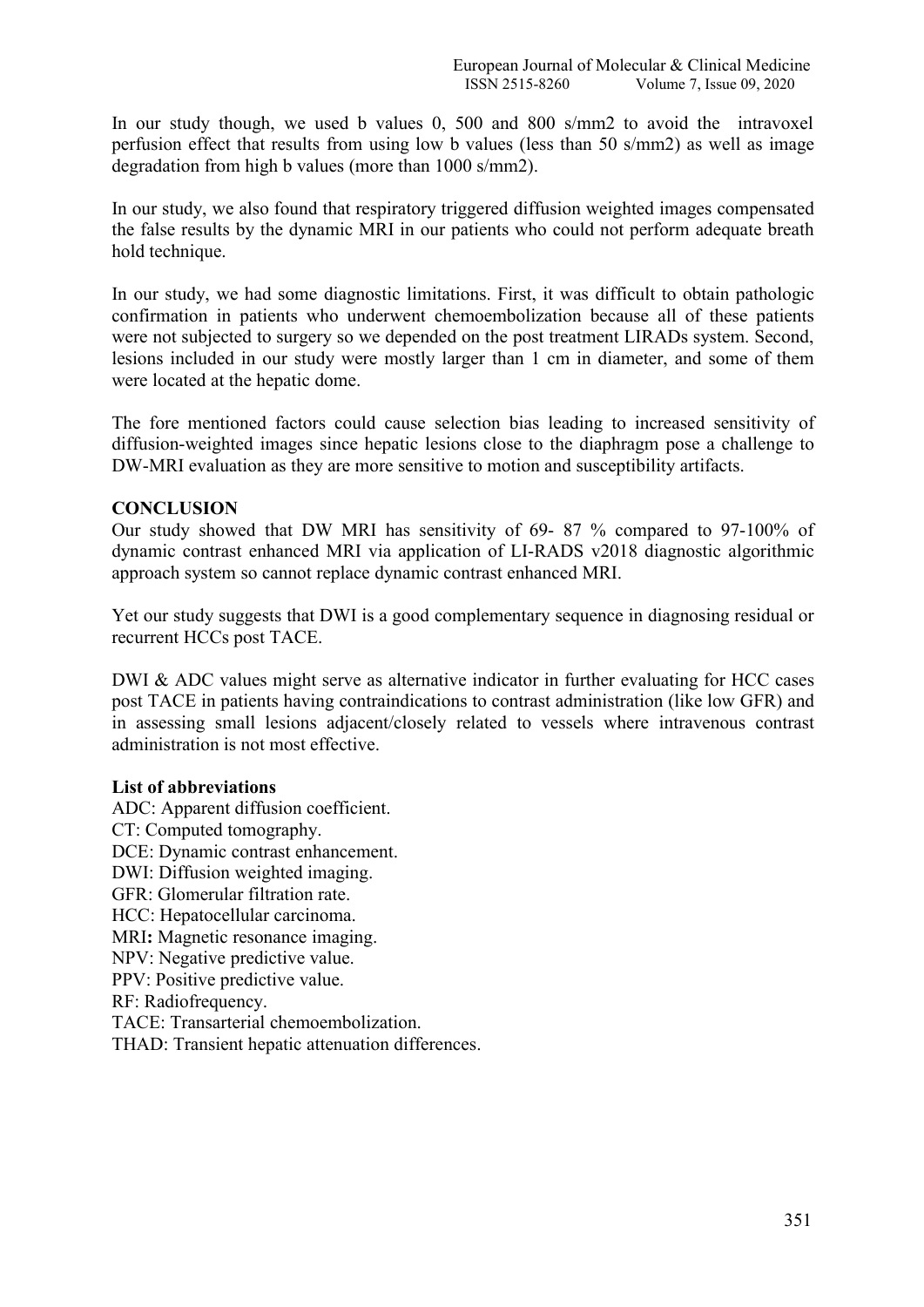## **REFERENCES**

- [1] Jemal A, Bray F, Center MM, et al. (2011) Global cancer statistics. CA Cancer J Clin. 61(2):69-90.
- [2] Yuan Z, Li WT, YeXD, et al. (2014) Utility of diffusion weighted imaging to assess hepatocellular carcinoma viability following transarterial chemoembolization. Oncology Letters 8: 831-836.
- [3] Chung JC, Naik NK, Lewandowski RJ, et al. (2010 July 7) Diffusion-weighted magnetic resonance imaging to predict response of hepatocellular carcinoma to chemoembolization. World J Gastroenterology 16(25): 3161-3167.
- [4] ElSaid NA, Kaddah RO, Abdel Fattah MS, et al. (2016) Subtraction MRI versus diffusion weighted imaging: Which is more accurate in assessment of hepatocellular carcinoma after Trans Arterial Chemoembolization (TACE). The Egyptian Journal of Radiology and Nuclear Medicine 1251–1264.
- [5] Kloeckner R, Otto G, Biesterfeld S, et al. (2010) MDCT versus MRI assessment of tumor response after transarterial chemoemboli¬zation for the treatment of hepatocellular carcinoma. Cardiovascular Intervention Radiology 33: 532 540.
- [6] Lee C, Kim KA, Park CM, et al. (2011) Hepatic tumor response evaluation by magnetic resonance imaging. European Society Of Radiology, 1-24.
- [7] Osama RM, Abdelmaksoud AHK., El-Tatawy SAM, et al. (2013) Role of dynamic contrast-enhanced and diffusion weighted MRI in evaluation of necrosis of hepatocellular carcinoma after chemoembolization. The Egyptian Journal of Radiology and Nuclear Medicine 44:737–46.
- [8] Rashed WM, Kandeil MAM, Mahmoud MO, et al. (2020) Hepatocellular Carcinoma (HCC) in Egypt: A comprehensive overview. Journal of the Egyptian National Cancer Institute 32 (5).
- [9] Axley P, Ahmed Z, Ravi S, et. al. (2018 March) Hepatitis C Virus and Hepatocellular Carcinoma: A Narrative Review. Journal of Clinical and Translational Hepatology 6(1): 79–84.
- [10]Lencioni R, Pasquale P & Crocetti L. (2013 March) Chemoembolization of Hepatocellular Carcinoma. Semin Intervent Radiology. 30(1): 3–11.
- [11]Omar HO, Hassan MS, & Tawfik A. (2018) Role of MRI in Assessment of Hepatocellular Carcinoma (HCC) after (TACE) Transarterial chemoembolization) with Persistent High Alfa Fetoprotein (AFP). The Egyptian Journal of Hospital Medicine 71(1): 2315-2321.
- [12]Chapiro J, Wood LD, Lin M, et al. (2014) Radiologic-pathologic analysis of contrastenhanced and diffusion-weighted MR imaging in patients with HCC after TACE: diagnostic accuracy of 3D quantitative image analysis. Radiology 273:746–758.
- [13] Hussein RS, Tantawy W & Abbas YA. (2019) MRI assessment of hepatocellular carcinoma after locoregional therapy. Insights into Imaging 10 :8, 1-16
- [14] Abd El Hak MT, Metwally NA & Abdrabo ASM. (2019 July) Role of Diffusion-Weighted MRI in Hepatocellular Carcinoma Patients Following Transarterial Chemoembolization (TACE). The Egyptian Journal of Hospital Medicine 76 (1):3380- 3391.
- [15] Ebeed E.A, Romeih A.M, Refat MM, et al. (2017) Role of dynamic contrast-enhanced and diffusion weighted MRI in evaluation of hepatocellular carcinoma after chemoembolization. Egypt J Radiol Nucl Med 48:807–815.
- [16]Afifi AH, Naguib AM & Seragaldin F. (2016) Diffusion weighted magnetic resonance imaging in assessment of hepatocellular carcinoma after chemoembolization. Egypt J Radiol Nucl47(1):61–71.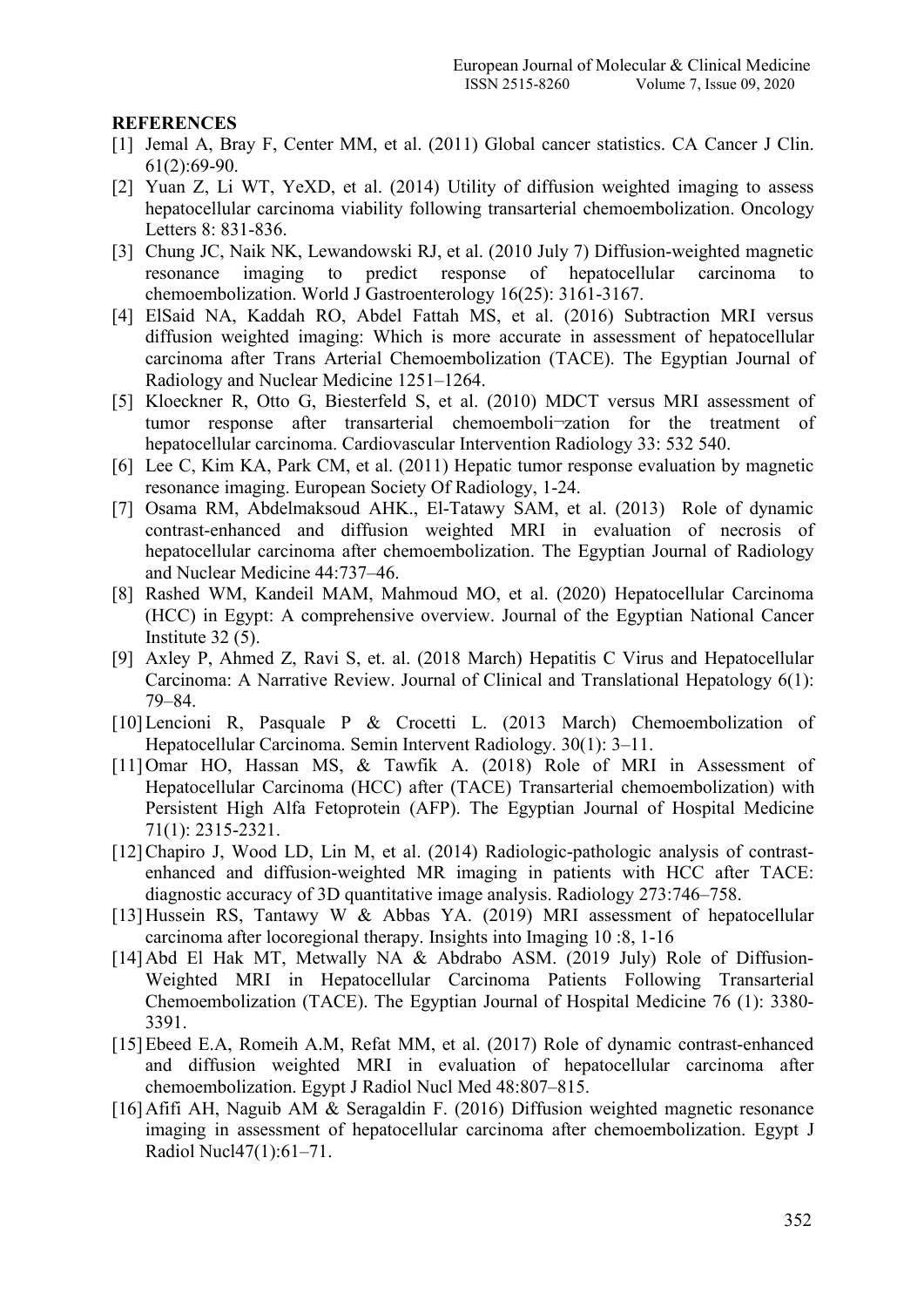- [17] Saleh TY, Bahig S, Shebraya N, et al. (2019) Value of dynamic and DWI MRI in evaluation of HCC viability after TACE via LI-RADS v2018 diagnostic algorithm Egyptian Journal of Radiology and Nuclear Medicine 50:113.
- [18] Liu Z, Fan JM, He C, et.al. (2020) Utility of diffusion weighted imaging with the quantitative apparent diffusion coefficient in diagnosing residual or recurrent hepatocellular carcinoma after transarterial chemoembolization: a metaanalysis. Journal of cancer imaging Liu et al. Cancer Imaging 20:3, 1-10.
- [19]Andre JB, Zaharchuk G, Fischbein NJ, et al. (2012) Clinical assessment of standard and generalized autocalibrating partially parallel acquisition diffusion imaging: effects of reduction factor and spatial resolution. Am J Neuroradiol 33(7):1337–42.
- [20] Duran R, Ronot M, Kerbaol A, et al. (2014) Hepatic hemangiomas: factors associated with T2 shine-through effect on diffusion-weighted MR sequences. Eur J Radiol. 83(3):468–78.
- [21]Tantawy HI & Mohamed FF. (2016) Diagnostic value of apparent diffusion coefficient (ADC) in evaluating hepatocellular carcinomas post transcatheter arterial chemoembolization and radiofrequency ablation. Egypt Journal of Radiology and Nuclear Medecine 47(3):699–706.
- [22]Kamel I, Bluemke D, Ramsey D, et al. (2006) The Role of Functional MR Imaging in the Assessment of Tumor Response after Chemoembolization in Patients with Hepatocellular Carcinoma. J Vasc Interv Radiol. 17: 505–512
- [23]Goshima S, Kanematsu M, Kondo H, et al. (2008) Diffusion-weighted imaging of the liver: optimizing b value for the detection and characterization of benign and malignant hepatic lesions. J Magn Reson Imaging 28 (3): 691-7.
- [24]Yu J, Kim J, Chung J-J, et al. (2009) Added Value of Diffusion-Weighted Imaging in the MRI Assessment of Perilesional Tumor Recurrence after Chemoembolization of Hepatocellular Carcinomas. Journal OF Magnetic Resonance Imaging 30: 153–160.
- [25] Taouli B & Koh DM. (2010) Diffusion-weighted MR imaging of the liver. Radiology 254: 47- 66.
- [26]Chiu FY, Jao JC, Chen CY, et al. (2005) Effect of intravenous gadolinium-DTPA on diffusion-weighted magnetic resonance images for evaluation of focal hepatic lesions. J Comput Assist Tomogr. 29 (2): 176-80.
- $[27]$ Koh DM & Collins DJ. (2007) Diffusion-weighted MRI in the body: applications and challenges in oncology. AJR Am J Roentgenol., 188: 1622–1635.
- [28]Kandpal H, Sharma R, Madhusudhan KS, et al. (2009) Respiratory-triggered versus breath-hold diffusion-weighted MRI of liver lesions: comparison of image quality and apparent diffusion coefficient values. AJR. 192: 915–922.
- [29]Thoeny HC, De Keyzer F, Chen F, et al. (2005) Diffusion- weighted MR imaging in monitoring the effect of <sup>a</sup> vascular targeting agent on rhabdomyosarcoma in rats.Radiology 234: 756–764.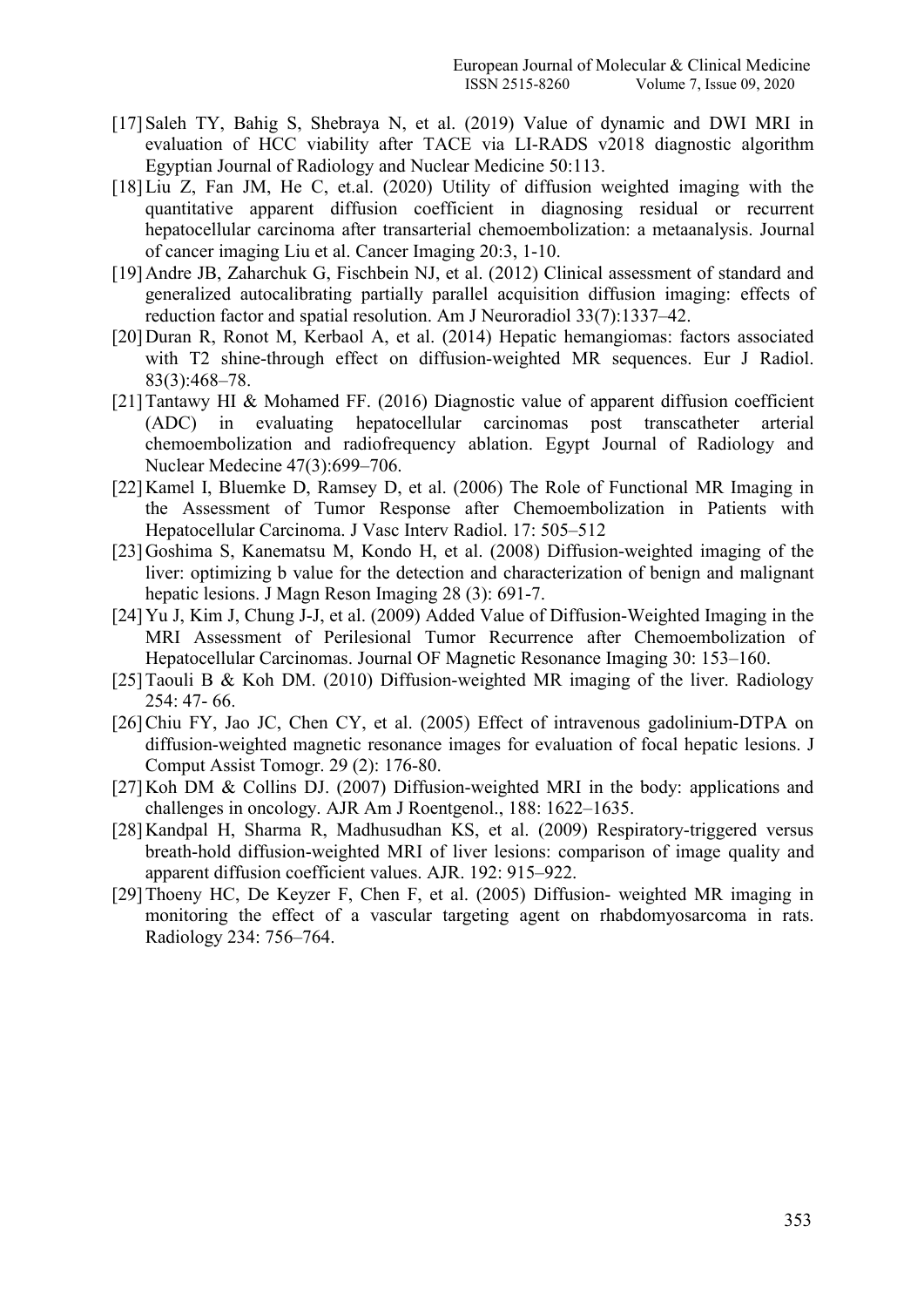



Figure 5: Figures from A to H showing segment VI well ablated HCC as well as liver cirrhotic features and other newly developed HCCs. A: T2 WI eliciting low signal of the HFL. B: DWI eliciting low signal of the HCC. C: ADC 1306 x 10<sup>-3</sup>. D: T1 WI out of phase eliciting increased signal of the HFL. E: Coronal T2 WI. F to H: Post contrast dynamic images in arterial (F), portovenous (G) and delayed (H) phases with subtraction images showing no contrast enhancement.





Figure 6: Figures from Ato H showing cirrhotic liverwith segment VI/VII ablated HCC showing residual/recurrent tumoral tissue. A: T2 STIR WI of post TACE HFL showing heterogenous signal intensity with central low area. B: DWI eliciting heterogenous signal of the HFL. C: ADC eliciting heterogenous signal of the HFL and ADC value 967 x 10<sup>-3</sup> at lowest area. D: T1 WI out of phase eliciting heterogenous signal of the HFL with central high area. F: T1 WI in phase eliciting low signal of the HFL. E to G: Post contrast dynamic images in late arterial (E), Venous (F) and delayed (G) phases with subtraction images showing posterior basal peripheral nodular contrast enhancement.